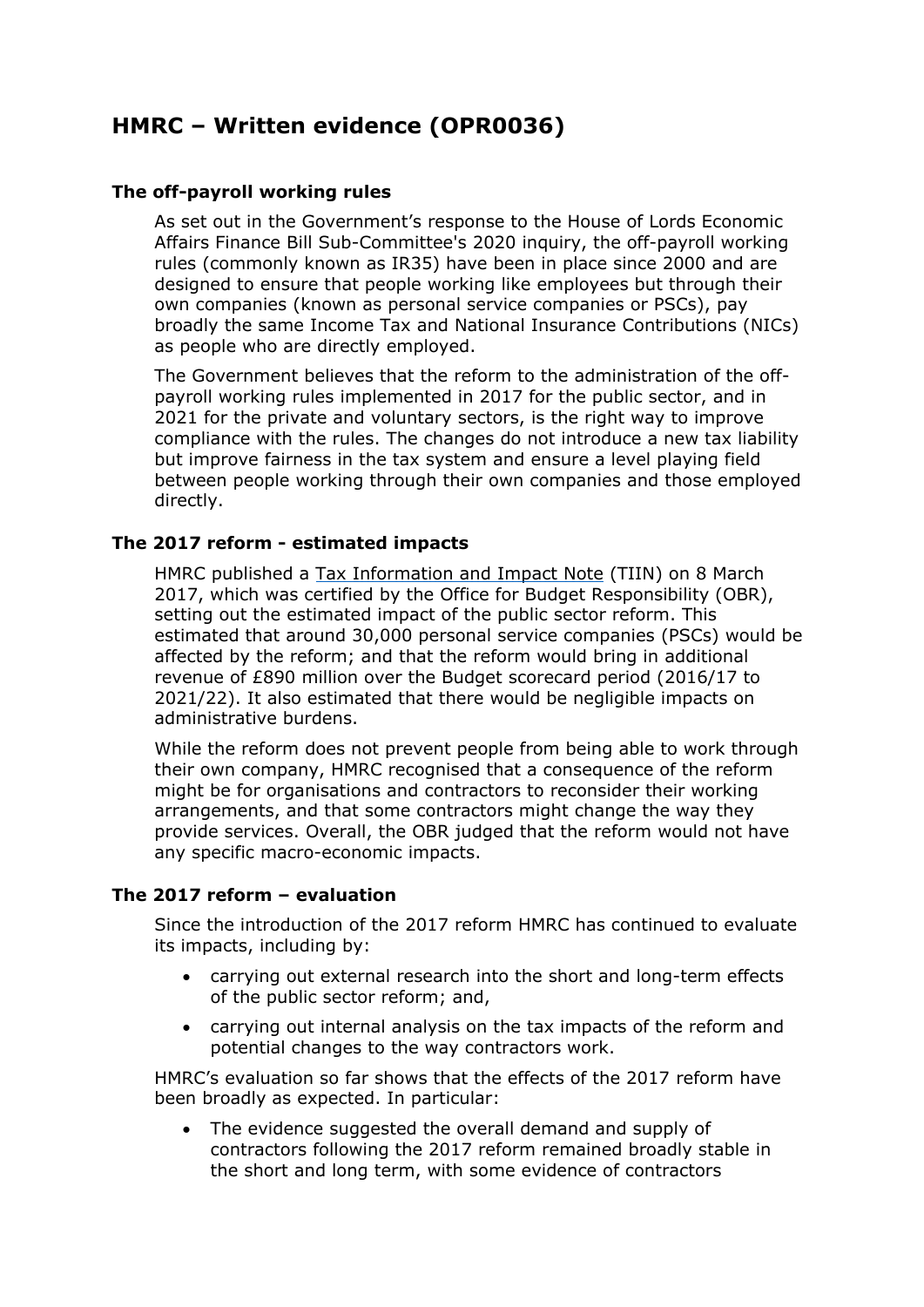changing the way they provide services, moving from working through a PSC to other structures, including working through umbrella companies<sup>1</sup>.

 Evidence also suggests that most organisations did not see an increase in difficulty in filling vacancies, and that, while there were some costs in initially implementing the rules for public authorities, the majority in the Education sector find the ongoing operation of the rules reasonable and easy to apply<sup>2</sup>.

Internal analysis shows that there were at least 50,000 people enrolled in PAYE schemes in the public sector in the two years after the reforms who were previously providing services through PSCs and where total taxes paid on their services had gone up, generating an additional £250 million revenue in 2017/18 and £275 million in 2018/19, which is higher than initially expected<sup>3</sup>.

# **The 2021 Reform**

The Government consulted widely on extending the reform to the private and voluntary sectors, as well as carrying out a review in 2020 to understand stakeholder concerns and ensure the smooth implementation of the reform. The actions following this review were [published](https://www.gov.uk/government/publications/review-of-changes-to-the-off-payroll-working-rules-report-and-conclusions) [in](https://www.gov.uk/government/publications/review-of-changes-to-the-off-payroll-working-rules-report-and-conclusions) [February](https://www.gov.uk/government/publications/review-of-changes-to-the-off-payroll-working-rules-report-and-conclusions) [2020.](https://www.gov.uk/government/publications/review-of-changes-to-the-off-payroll-working-rules-report-and-conclusions)

As the committee will be aware, the Government decided to delay the introduction of the reform for medium and large sized organisations in the private and voluntary sectors from April 2020 to April 2021. This allowed organisations to deal with the effects of the pandemic and gave them more time to prepare for the changes.

HMRC used this time to continue to evaluate the effects of the 2017 reform and to support customers to prepare. Since April 2021 HMRC has continued to help customers to comply with the changes and has extended its evaluation to include the April 2021 reform in the private and voluntary sectors.

HMRC published a [TIIN](https://www.gov.uk/government/publications/off-payroll-working-rules-from-april-2021/off-payroll-working-rules-from-april-2021) [o](https://www.gov.uk/government/publications/off-payroll-working-rules-from-april-2021/off-payroll-working-rules-from-april-2021)n 3 March 2021, which set out the estimated impacts of the reform. This estimated that the number of PSCs impacted would be approximately 180,000, and that up to 60,000 medium and large-sized client organisations outside the public sector will be impacted, as well as approximately 20,000 employment agencies. £3.8 billion of additional revenue is expected over the period 2020/21 to 2025/26.

 $1$  This is the combined findings from the external research published so far by the Government, supported by internal analysis. The research reports published are the [short-term](https://www.gov.uk/government/publications/off-payroll-reform-in-the-public-sector) [effects](https://www.gov.uk/government/publications/off-payroll-reform-in-the-public-sector) [of](https://www.gov.uk/government/publications/off-payroll-reform-in-the-public-sector) [the](https://www.gov.uk/government/publications/off-payroll-reform-in-the-public-sector) [2017](https://www.gov.uk/government/publications/off-payroll-reform-in-the-public-sector) [reform](https://www.gov.uk/government/publications/off-payroll-reform-in-the-public-sector) [,](https://www.gov.uk/government/publications/off-payroll-reform-in-the-public-sector) [long-term](https://www.gov.uk/government/publications/effects-of-the-off-payroll-working-reform-education-report) [effects](https://www.gov.uk/government/publications/effects-of-the-off-payroll-working-reform-education-report) [of](https://www.gov.uk/government/publications/effects-of-the-off-payroll-working-reform-education-report) [the](https://www.gov.uk/government/publications/effects-of-the-off-payroll-working-reform-education-report) [2017](https://www.gov.uk/government/publications/effects-of-the-off-payroll-working-reform-education-report) [reform](https://www.gov.uk/government/publications/effects-of-the-off-payroll-working-reform-education-report) [on](https://www.gov.uk/government/publications/effects-of-the-off-payroll-working-reform-education-report) [the](https://www.gov.uk/government/publications/effects-of-the-off-payroll-working-reform-education-report) [Education](https://www.gov.uk/government/publications/effects-of-the-off-payroll-working-reform-education-report) [sector](https://www.gov.uk/government/publications/effects-of-the-off-payroll-working-reform-education-report) and [effects](https://www.gov.uk/government/publications/effects-of-the-off-payroll-working-reforms-on-employment-agencies) [of](https://www.gov.uk/government/publications/effects-of-the-off-payroll-working-reforms-on-employment-agencies) [the](https://www.gov.uk/government/publications/effects-of-the-off-payroll-working-reforms-on-employment-agencies) [off-payroll](https://www.gov.uk/government/publications/effects-of-the-off-payroll-working-reforms-on-employment-agencies) [reforms](https://www.gov.uk/government/publications/effects-of-the-off-payroll-working-reforms-on-employment-agencies) [on](https://www.gov.uk/government/publications/effects-of-the-off-payroll-working-reforms-on-employment-agencies) [employment](https://www.gov.uk/government/publications/effects-of-the-off-payroll-working-reforms-on-employment-agencies) [agencies.](https://www.gov.uk/government/publications/effects-of-the-off-payroll-working-reforms-on-employment-agencies) <sup>2</sup> This is the combined findings from the external research published so far by the Government on and the [short-term](https://www.gov.uk/government/publications/off-payroll-reform-in-the-public-sector) [effects](https://www.gov.uk/government/publications/off-payroll-reform-in-the-public-sector) [of](https://www.gov.uk/government/publications/off-payroll-reform-in-the-public-sector) [the](https://www.gov.uk/government/publications/off-payroll-reform-in-the-public-sector) [2017](https://www.gov.uk/government/publications/off-payroll-reform-in-the-public-sector) [reform](https://www.gov.uk/government/publications/off-payroll-reform-in-the-public-sector) and the [long-term](https://www.gov.uk/government/publications/effects-of-the-off-payroll-working-reform-education-report) [effects](https://www.gov.uk/government/publications/effects-of-the-off-payroll-working-reform-education-report) [of](https://www.gov.uk/government/publications/effects-of-the-off-payroll-working-reform-education-report) [the](https://www.gov.uk/government/publications/effects-of-the-off-payroll-working-reform-education-report) [2017](https://www.gov.uk/government/publications/effects-of-the-off-payroll-working-reform-education-report) [reform](https://www.gov.uk/government/publications/effects-of-the-off-payroll-working-reform-education-report) [on](https://www.gov.uk/government/publications/effects-of-the-off-payroll-working-reform-education-report) [the](https://www.gov.uk/government/publications/effects-of-the-off-payroll-working-reform-education-report) [Education](https://www.gov.uk/government/publications/effects-of-the-off-payroll-working-reform-education-report) [sector.](https://www.gov.uk/government/publications/effects-of-the-off-payroll-working-reform-education-report)

<sup>&</sup>lt;sup>3</sup> The rules were expected to generate £150m in 2017/18 and £155m in 2018/19 on a liabilities basis, which is consistent with HMRCs internal evaluation. Equivalent revenue figures published in the [TIIN](https://www.gov.uk/government/publications/off-payroll-working-in-the-public-sector-changes-to-the-intermediaries-legislation/off-payroll-working-in-the-public-sector-changes-to-the-intermediaries-legislation) at Spring Budget 2017 were on a National Accounts Basis (£205m in 2017/18 and £120m in 2018/19).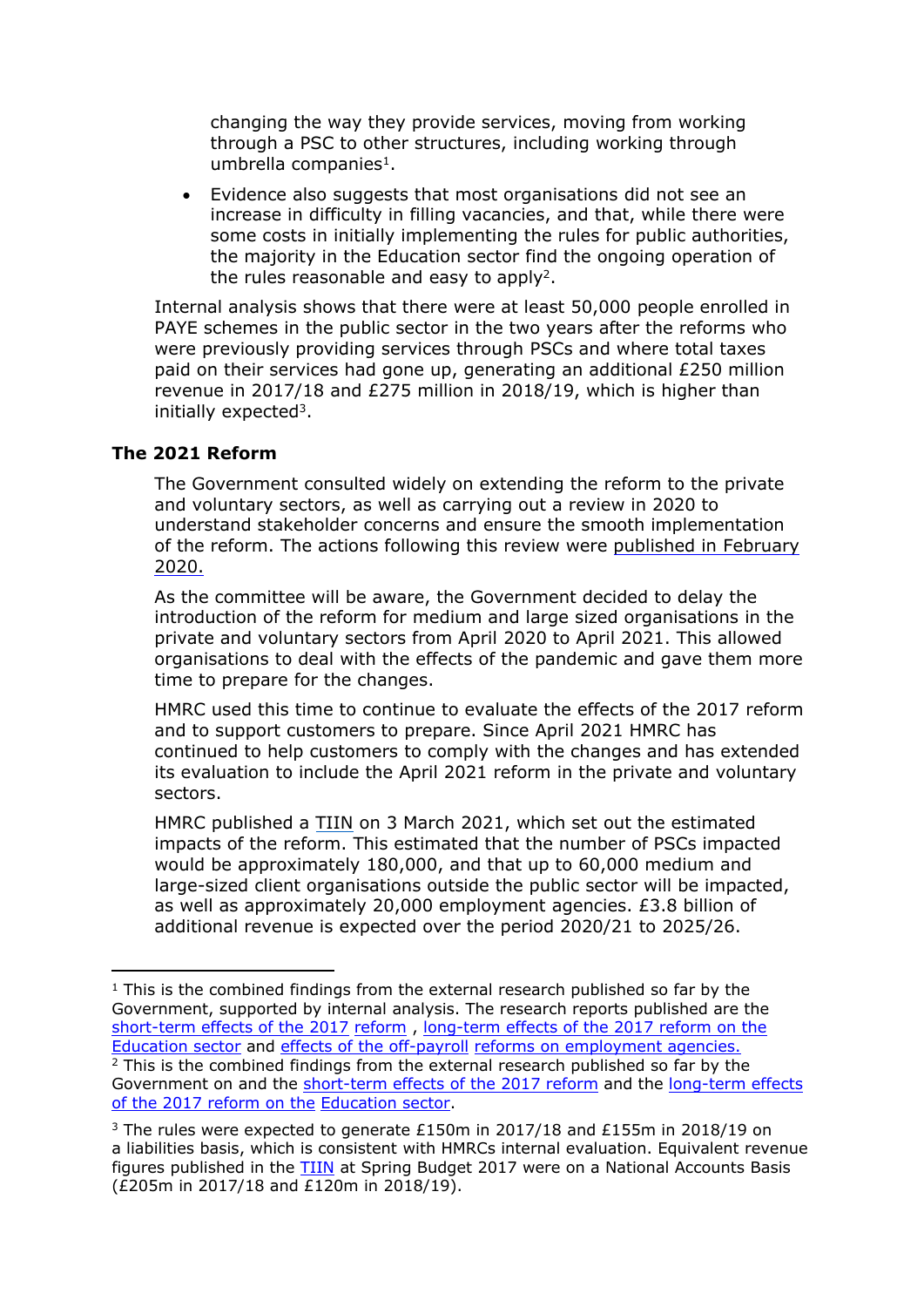The administrative burden was originally assessed as having a one-off impact of £14.4 million, with an ongoing negligible net impact. HMRC reviewed the estimates which included re-testing assumptions, refreshing figures, and consulting with stakeholders. The administrative burden assessment was revised to a one-off impact of £19.7 million with an ongoing net saving of £0.3 million, composed of a reduced ongoing administrative burden for PSCs and an increased ongoing administration burden for engagers. There is an increased one-off impact for both PSCs and engagers. Key drivers for the changes in estimates were assumptions on the use of tax agents by contractors (lower than originally estimated) and, for engagers, the time and cost of training internal staff and the time taken to check employment status (all higher than original estimates).

The Government has committed to evaluating the reform in the private and voluntary sectors and to commissioning external research into the short-term effects in these sectors six months after the reform is implemented. HMRC has commissioned this research and fieldwork has begun but it is not yet complete, making it too soon to evaluate the impact of the reform. HMRC intends to publish findings once the research has been completed.

#### **Supporting organisations and individuals**

HMRC has delivered a significant programme of education and support to help organisations and contractors understand and implement the April 2021 changes. This has included delivering 57 webinars, 30 workshops, sending over 100,000 letters, emails and messages through payroll software, holding 949 one-to-one calls with the largest businesses, issuing regular communications through our social media channels and our employer and agent bulletins, and publishing and sharing a range of additional guidance material such as factsheets and flow charts. This is in addition to HMRC working closely with external stakeholders to deliver joint events and communications, and ensure our education is based on customer needs and insights.

HMRC has continued to strengthen confidence in its Check Employment Status for Tax (CEST) tool, by proactively publishing usage data, making the entire decision-making engine open source, and adding in a new webchat function. CEST is free and is designed to be easy to use for customers. It is the only tool in respect of which HMRC will always stand by the result produced, provided the information entered remains accurate and the tool is used in accordance with our guidance. In any compliance check, HMRC will not dispute an employment status determination that is in line with a correctly obtained CEST tool result.

An area of frequent criticism of the CEST tool is its treatment of mutuality of obligation. A contract of employment requires there to be an obligation on the individual to work in return for an obligation on the part of the employer to pay for the work. CEST is predicated on there being a contract to provide work for pay, but CEST was criticised because some said this did not reflect the law and that the mutuality of obligation test was something more than this. Earlier this year, the Court of Appeal unanimously agreed with HMRC's long-standing view on the interpretation of case law surrounding mutuality of obligation<sup>4</sup>.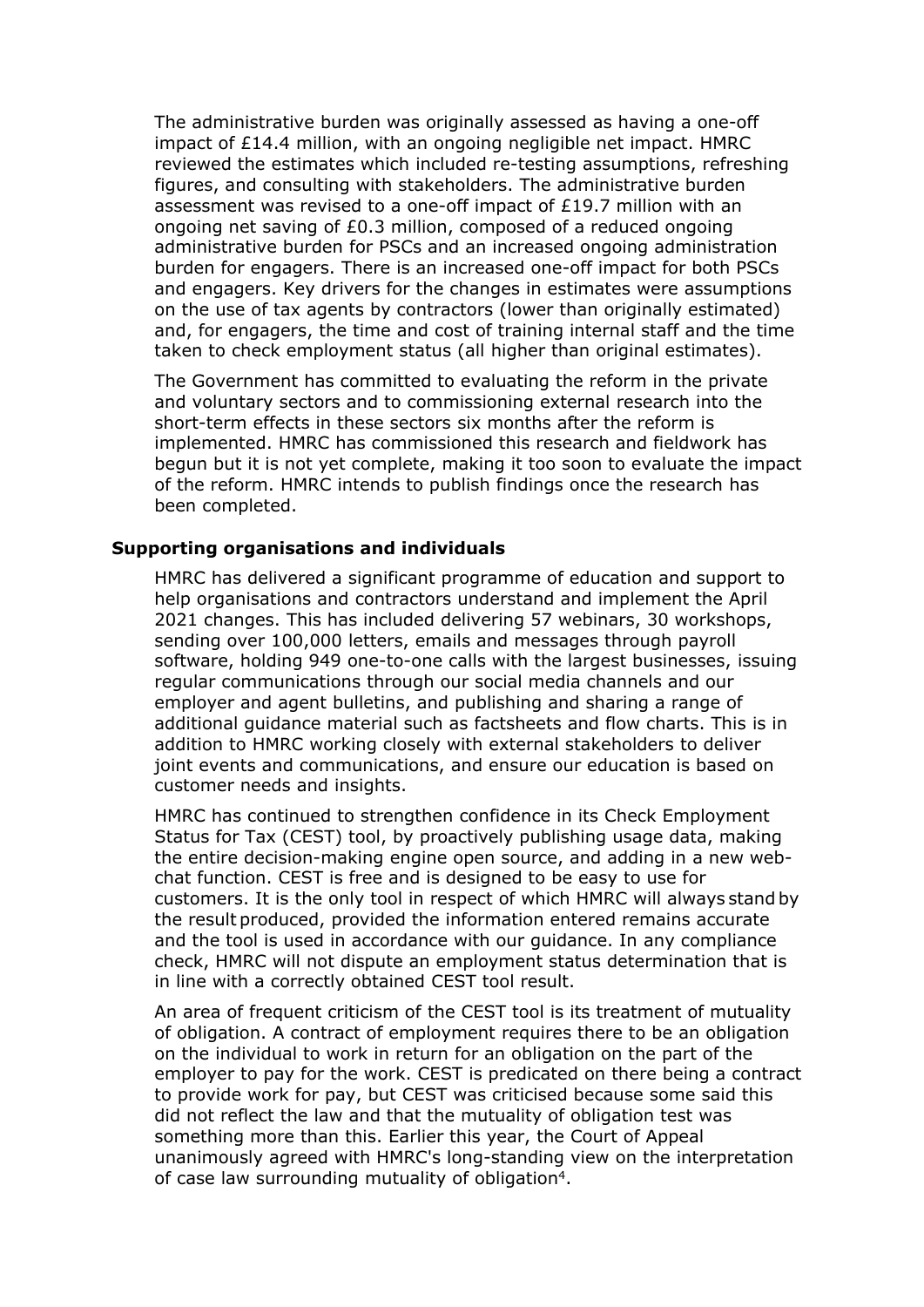HMRC has published details on how it will support affected organisations to comply with the changes to the off-payroll working rules<sup>5</sup>, and has committed not to use information resulting from the changes to the rules to open new compliance checks into PSCs for tax years prior to April 2021, unless there is a reason to suspect fraud or other deliberate criminal behaviour.

# **Written evidence on the inquiry into the reform of the Off-Payroll Working rules**

## **1. Has the recent extension of the off-payroll working rules to the private sector made it more difficult for engagers to hire people with the right skills and expertise? To what extent has its introduction contributed to job vacancies?**

It is too soon to have evaluated the impact of the April 2021 reform in the private and voluntary sectors. A key part of HMRCs evaluation is external research, which has been commissioned to understand the short-term effects of the reform and fieldwork has begun, but is not yet complete. The Government intends to publish findings in 2022. This research will include impacts on labour market changes and recruitment.

While not necessarily representative of the private sector reform, the Government has published research into the short and long-term effects of the 2017 public sector reform<sup>6</sup>, which provides insight into the impacts of the offpayroll reforms on the ability of engagers to hire people. The research reports published are the [short-](https://www.gov.uk/government/publications/off-payroll-reform-in-the-public-sector) [term](https://www.gov.uk/government/publications/off-payroll-reform-in-the-public-sector) [effects](https://www.gov.uk/government/publications/off-payroll-reform-in-the-public-sector) [of](https://www.gov.uk/government/publications/off-payroll-reform-in-the-public-sector) [the](https://www.gov.uk/government/publications/off-payroll-reform-in-the-public-sector) [2017](https://www.gov.uk/government/publications/off-payroll-reform-in-the-public-sector) [reform,](https://www.gov.uk/government/publications/off-payroll-reform-in-the-public-sector) [long-term](https://www.gov.uk/government/publications/effects-of-the-off-payroll-working-reform-education-report) [effects](https://www.gov.uk/government/publications/effects-of-the-off-payroll-working-reform-education-report) [of](https://www.gov.uk/government/publications/effects-of-the-off-payroll-working-reform-education-report) [the](https://www.gov.uk/government/publications/effects-of-the-off-payroll-working-reform-education-report) [2017](https://www.gov.uk/government/publications/effects-of-the-off-payroll-working-reform-education-report) [reform](https://www.gov.uk/government/publications/effects-of-the-off-payroll-working-reform-education-report) [on](https://www.gov.uk/government/publications/effects-of-the-off-payroll-working-reform-education-report) [the](https://www.gov.uk/government/publications/effects-of-the-off-payroll-working-reform-education-report) [Education](https://www.gov.uk/government/publications/effects-of-the-off-payroll-working-reform-education-report) [sector](https://www.gov.uk/government/publications/effects-of-the-off-payroll-working-reform-education-report) and [effects](https://www.gov.uk/government/publications/effects-of-the-off-payroll-working-reforms-on-employment-agencies) [of](https://www.gov.uk/government/publications/effects-of-the-off-payroll-working-reforms-on-employment-agencies) [the](https://www.gov.uk/government/publications/effects-of-the-off-payroll-working-reforms-on-employment-agencies) [off-payroll](https://www.gov.uk/government/publications/effects-of-the-off-payroll-working-reforms-on-employment-agencies) [reforms](https://www.gov.uk/government/publications/effects-of-the-off-payroll-working-reforms-on-employment-agencies) [on](https://www.gov.uk/government/publications/effects-of-the-off-payroll-working-reforms-on-employment-agencies) [employment](https://www.gov.uk/government/publications/effects-of-the-off-payroll-working-reforms-on-employment-agencies) [agencies.](https://www.gov.uk/government/publications/effects-of-the-off-payroll-working-reforms-on-employment-agencies)

Evidence from the research published shows that most organisations did not see an increase in difficulties in filling vacancies following the 2017 off-payroll reform, although a sizeable minority did see a change in their ability to fill vacancies in the short term:

- The report on the short-term effects of the 2017 reform on all public authorities found the majority of respondents did not see a change in their ability to fill vacancies in the short-term, but a sizeable minority of central bodies<sup>7</sup> (32%) and sites<sup>3</sup> (22%) did find it more difficult to fill vacancies. A minority group of 24% of central bodies and 19% of sites also found it harder to recruit contractors with the right skills or experience.
- However, the report on the long-term effects of the 2017 reform on the

<sup>7</sup>A site in the research is an organisation that carries out the administration of the offpayroll working rules for one location or organisation only

<sup>4</sup> [Revenue](https://www.bailii.org/ew/cases/EWCA/Civ/2021/1370.html) [and](https://www.bailii.org/ew/cases/EWCA/Civ/2021/1370.html) [Customs](https://www.bailii.org/ew/cases/EWCA/Civ/2021/1370.html) [V](https://www.bailii.org/ew/cases/EWCA/Civ/2021/1370.html) [Professional](https://www.bailii.org/ew/cases/EWCA/Civ/2021/1370.html) [Game](https://www.bailii.org/ew/cases/EWCA/Civ/2021/1370.html) [Match](https://www.bailii.org/ew/cases/EWCA/Civ/2021/1370.html) [Officials](https://www.bailii.org/ew/cases/EWCA/Civ/2021/1370.html) [Ltd](https://www.bailii.org/ew/cases/EWCA/Civ/2021/1370.html) [\[2021\]](https://www.bailii.org/ew/cases/EWCA/Civ/2021/1370.html) [EWCA](https://www.bailii.org/ew/cases/EWCA/Civ/2021/1370.html) [Civ](https://www.bailii.org/ew/cases/EWCA/Civ/2021/1370.html) [1370](https://www.bailii.org/ew/cases/EWCA/Civ/2021/1370.html) [\(17](https://www.bailii.org/ew/cases/EWCA/Civ/2021/1370.html) [September](https://www.bailii.org/ew/cases/EWCA/Civ/2021/1370.html) [2021\)](https://www.bailii.org/ew/cases/EWCA/Civ/2021/1370.html) [\(bailii.org\)](https://www.bailii.org/ew/cases/EWCA/Civ/2021/1370.html) See, in particular, paragraph 118 ii and iii of Lady Justice Elisabeth Laing's judgement. It has frequently been asserted to HMRC that CEST's treatment of mutuality of obligation is wrong, based on taking the opposite view on these two points. This is now binding precedent of the Court of Appeal. <sup>5</sup> [Guidance](https://www.gov.uk/government/publications/hmrc-issue-briefing-supporting-organisations-to-comply-with-changes-to-the-off-payroll-working-rules-ir35) [on](https://www.gov.uk/government/publications/hmrc-issue-briefing-supporting-organisations-to-comply-with-changes-to-the-off-payroll-working-rules-ir35) [how](https://www.gov.uk/government/publications/hmrc-issue-briefing-supporting-organisations-to-comply-with-changes-to-the-off-payroll-working-rules-ir35) [HMRC](https://www.gov.uk/government/publications/hmrc-issue-briefing-supporting-organisations-to-comply-with-changes-to-the-off-payroll-working-rules-ir35) [is](https://www.gov.uk/government/publications/hmrc-issue-briefing-supporting-organisations-to-comply-with-changes-to-the-off-payroll-working-rules-ir35) [supporting](https://www.gov.uk/government/publications/hmrc-issue-briefing-supporting-organisations-to-comply-with-changes-to-the-off-payroll-working-rules-ir35) [organisations](https://www.gov.uk/government/publications/hmrc-issue-briefing-supporting-organisations-to-comply-with-changes-to-the-off-payroll-working-rules-ir35) [to](https://www.gov.uk/government/publications/hmrc-issue-briefing-supporting-organisations-to-comply-with-changes-to-the-off-payroll-working-rules-ir35) [comply](https://www.gov.uk/government/publications/hmrc-issue-briefing-supporting-organisations-to-comply-with-changes-to-the-off-payroll-working-rules-ir35) [with](https://www.gov.uk/government/publications/hmrc-issue-briefing-supporting-organisations-to-comply-with-changes-to-the-off-payroll-working-rules-ir35) [the](https://www.gov.uk/government/publications/hmrc-issue-briefing-supporting-organisations-to-comply-with-changes-to-the-off-payroll-working-rules-ir35) [changes](https://www.gov.uk/government/publications/hmrc-issue-briefing-supporting-organisations-to-comply-with-changes-to-the-off-payroll-working-rules-ir35) [to](https://www.gov.uk/government/publications/hmrc-issue-briefing-supporting-organisations-to-comply-with-changes-to-the-off-payroll-working-rules-ir35) [the](https://www.gov.uk/government/publications/hmrc-issue-briefing-supporting-organisations-to-comply-with-changes-to-the-off-payroll-working-rules-ir35) [off-payroll](https://www.gov.uk/government/publications/hmrc-issue-briefing-supporting-organisations-to-comply-with-changes-to-the-off-payroll-working-rules-ir35) [rules](https://www.gov.uk/government/publications/hmrc-issue-briefing-supporting-organisations-to-comply-with-changes-to-the-off-payroll-working-rules-ir35)

 $6$  A Central body in the research is an organisation that carries out the administration for the off-payroll working rules for a number of sites.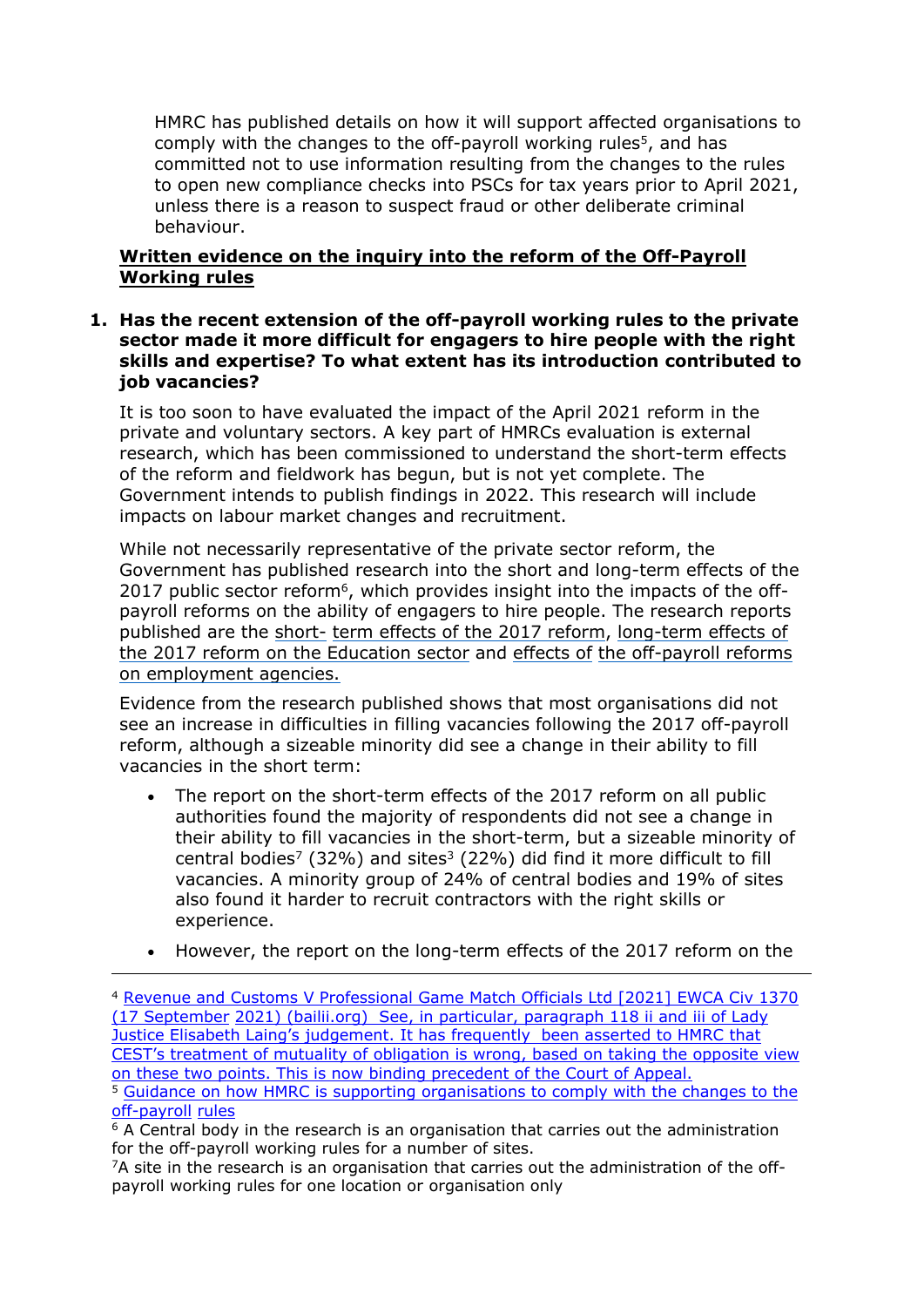Education sector, found that only 7% of organisations who engaged contractors before and after the reform found it more difficult to fill vacancies, and only 12% found it harder to recruit contractors with the right skills or experience.

Initial evidence on the overall demand and supply of contractors following the 2017 reform is set out in question 6 below, and suggests that the overall demand and supply of contractors has remained broadly stable in the short and long-term following the reforms.

## **2. For those engagers (and their advisers) who use the CEST (Check Employment for Tax Status) tool to assess employment status, how effective do you consider it to be? Do you have confidence in its results? If not, what further improvements need to be made to it?**

The Check Employment Status for Tax (CEST) tool, which was introduced in 2017, is a free service and is designed to be easy to use for customers when determining employment status for tax. CEST is unique in the market because HMRC has always stood behind the determination produced, provided the information inputted is accurate and the tool is used in accordance with HMRC guidance. If this is the case, HMRC will not dispute an employment status determination if a compliance check is undertaken. Discussions with stakeholders indicate that they particularly value this commitment. Research published on the short and long-term effects of the 2017 reform in the public sector found that between 78% and 91% of organisations who used CEST found it helpful.

The use of CEST is not mandatory and customers are able to use other tools, or none, if they prefer. HMRC has published usage data for the enhanced tool<sup>8</sup>, provided details of the enhancements on GOV.UK and made the entire decision-making publicly available - in the interests of transparency and to boost confidence in the tool.

CEST asks the user questions relating to employment status factors and a user's response is considered by the tool's decision-making matrix, to present an outcome indicating whether the role is employed or self- employed for tax purposes. In some cases where the facts are finely balanced, CEST will produce an "unable to determine" outcome. In this circumstance, HMRC provides additional support to the user, including:

- detailed guidance and dedicated support, including CEST specific guidance and guidance to aide status decision making,
- a dedicated helpline that the customer is signposted to, to support users, in finding the appropriate guidance and can support the customer in making sure that the questions are being interpreted correctly,
- Detailed guidance published on CEST, which has been accessed over 219,000 times directly from the tool's homepage.

CEST was developed in conjunction with tax specialists, contractors and other stakeholders. It has been rigorously tested against established case law and settled cases to ensure it provides accurate results in line with current binding judgements. Recent binding judgements have supported HMRC's interpretation

<sup>8</sup> [CEST](https://www.gov.uk/government/publications/check-employment-status-for-tax-cest-2019-enhancement/check-employment-status-for-tax-cest-usage-data) [usage](https://www.gov.uk/government/publications/check-employment-status-for-tax-cest-2019-enhancement/check-employment-status-for-tax-cest-usage-data) [stats](https://www.gov.uk/government/publications/check-employment-status-for-tax-cest-2019-enhancement/check-employment-status-for-tax-cest-usage-data) [h](https://www.gov.uk/government/publications/check-employment-status-for-tax-cest-2019-enhancement/check-employment-status-for-tax-cest-usage-data)ave been published publicly on GOV.UK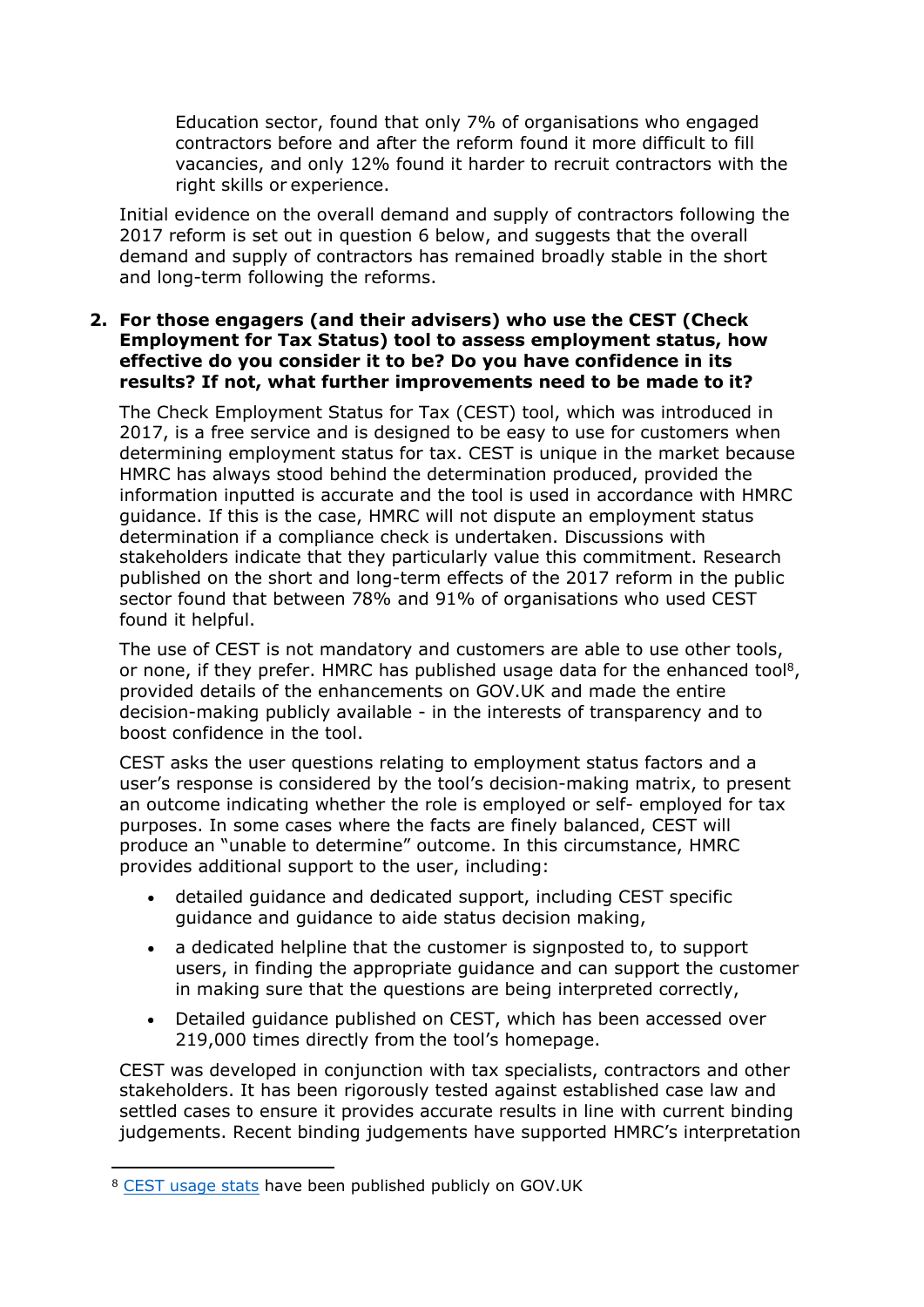of the case law which CEST reflects. One frequent criticism of the tool was that it reflected an incorrect interpretation of the requirement for Mutuality of Obligation (MoO); however, at the recent hearing of Professional Game Match Officials Limited (PGMOL) at the Court of Appeal, the judges agreed with HMRC's long-standing view on the interpretation of case law surrounding MoO<sup>9</sup>.

In November 2019, HMRC enhanced CEST to support the implementation of the rules in the private sector. The enhanced tool was designed to include:

- clear descriptions for questions and links to HMRC guidance to help reduce user error and to provide an explanation to the determination provided,
- a section around "Business on Own Account" for a more thorough assessment of the engagement in question, and
- a downloadable PDF results document (which provides a summary of questions asked, answers given, and the resulting determination), that meets the conditions to be a valid Status Determination Statement (SDS).

HMRC regularly monitors questions and areas where users may have challenges and considers whether amendments can be made to support the user. For example, recently HMRC has introduced several usability improvements to support customers with completing the tool, including the introduction of a webchat service on specific questions (in March 2021), and improved links to guidance. Customer feedback has been positive since the launch of the webchat, with an average of 82% of customers satisfied or very satisfied with the service they received between April and October (the average of all HMRC webchats being 79.3%).

**3. What changes have engagers had to make to apply the off-payroll rules to contractors, in terms of systems, personnel and training? By reference to your own experience, to what extent (if any) do you consider that compliance costs have increased because of the changes?**

## Changes for Engagers

When developing the off-payroll working reform, HMRC undertook an assessment of the administrative burdens on businesses. This included the costs to businesses and contractors of familiarising themselves with the new rules and responsibilities, training of staff, setting up new processes and reviewing systems. The assessment also considered the ongoing costs to businesses including of making status determinations, producing Status Determination Statements and dealing with disputes. The assessment recognised the administrative saving for a contractor's personal service company or intermediary, where they are no longer required to determine if the off-payroll working rules applied to an engagement.

HMRC publishes estimated administrative burdens in Tax Information Impact Notes (TIINs). The TIIN for the 2017 public sector reform was published on [8](https://www.gov.uk/government/publications/off-payroll-working-in-the-public-sector-changes-to-the-intermediaries-legislation/off-payroll-working-in-the-public-sector-changes-to-the-intermediaries-legislation)

<sup>9</sup> Full CoA PGMOL judgement - https://www.bailii.org/cgibin/format.cgi?doc=/ew/cases/EWCA/Civ/2021/1370.html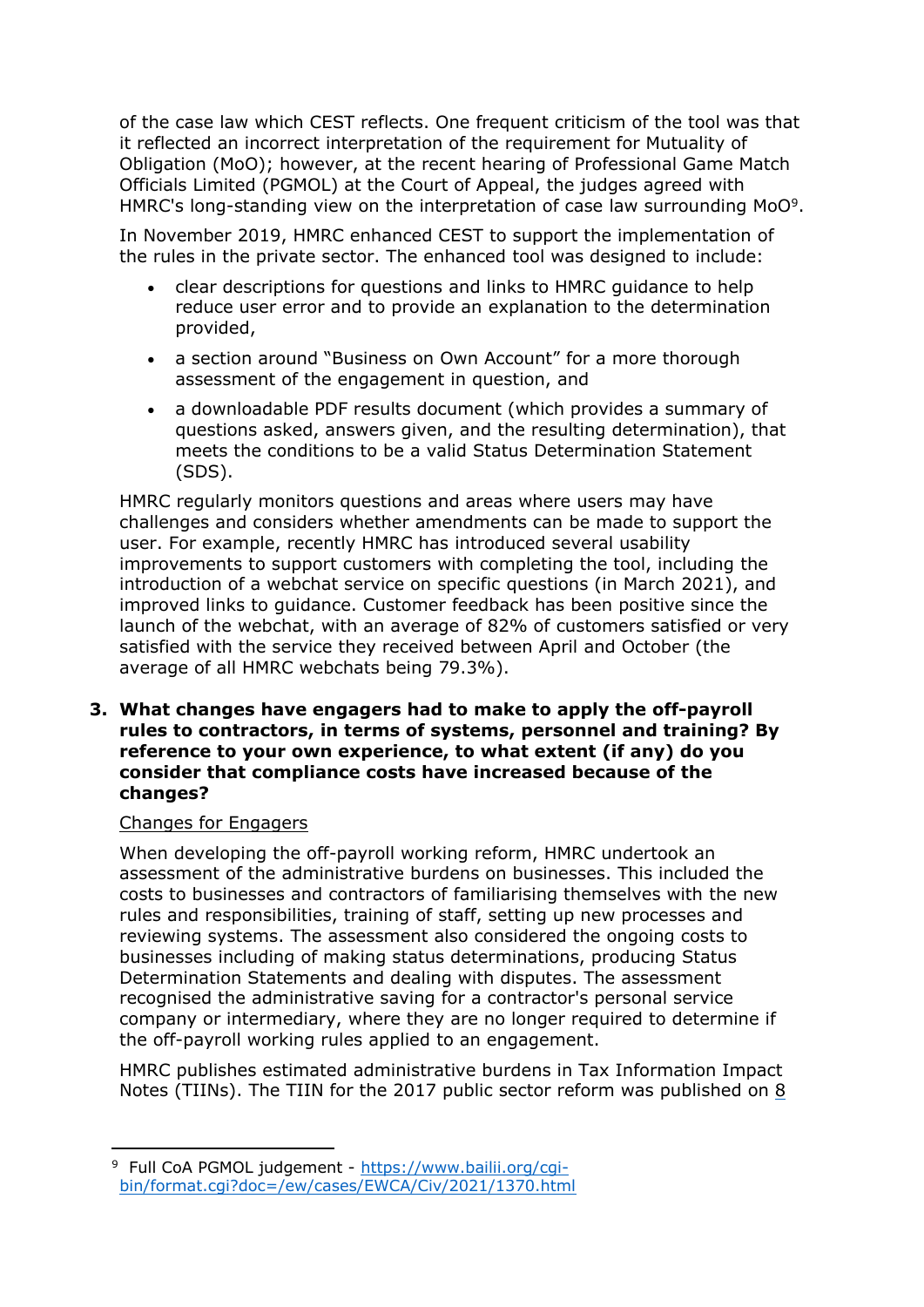[March](https://www.gov.uk/government/publications/off-payroll-working-in-the-public-sector-changes-to-the-intermediaries-legislation/off-payroll-working-in-the-public-sector-changes-to-the-intermediaries-legislation) [2017,](https://www.gov.uk/government/publications/off-payroll-working-in-the-public-sector-changes-to-the-intermediaries-legislation/off-payroll-working-in-the-public-sector-changes-to-the-intermediaries-legislation) [a](https://www.gov.uk/government/publications/off-payroll-working-in-the-public-sector-changes-to-the-intermediaries-legislation/off-payroll-working-in-the-public-sector-changes-to-the-intermediaries-legislation)nd the latest TIIN for the 2021 reform in the private and voluntary sectors was published on [3](https://www.gov.uk/government/publications/off-payroll-working-rules-from-april-2021/off-payroll-working-rules-from-april-2021) [March](https://www.gov.uk/government/publications/off-payroll-working-rules-from-april-2021/off-payroll-working-rules-from-april-2021) [2021.](https://www.gov.uk/government/publications/off-payroll-working-rules-from-april-2021/off-payroll-working-rules-from-april-2021)

The admin burden for the 2021 reform in the private and voluntary sectors was originally assessed as having a one-off impact of £14.4 million, with an ongoing negligible net impact. Following evidence providing during a previous House of Lords inquiry into the private sector reform, HMRC reviewed the estimates which included re-testing assumptions, refreshing figures, and consulting with stakeholders. The admin burden assessment was revised to a one-off admin burden impact of £19.7 million with an ongoing net saving of £0.3 million, composed of a reduced ongoing admin burden for PSCs and an increased ongoing admin burden for engagers. There is an increased one-off impact for both PSCs and engagers. A copy of the findings of this review were shared with the Committee in February 2021.

It is too soon to evaluate the impact of the April 2021 reform in the private and voluntary sectors, but HMRC has commissioned external research to understand the short-term effects of the reform with fieldwork having begun, which will include administrative impacts on organisations. We can, however, draw on insights from the research published into the short and long-term effects of the 2017 reform in the public sector to understand the changes that organisations have to make.

Evidence from this research support the idea that, while there are some costs in initially implementing the reforms, the majority of organisations find the ongoing operation of the rules easy and reasonable to apply:

- The report on the long-term effects of the 2017 reform on the Education sector, found that 73% of organisations found the rules easy to comply with in the long-term, and 77% of organisations agreed with the statement that the overall level of ongoing administrative burden was reasonable (with only 6% disagreeing).
- The research into the short-term effects of the 2017 reform found a slightly lower figure, 49% of central bodies and 57% of sites, found the rules easy to comply with.

HMRC recognises that customers need support with any major tax change and has provided an extensive programme of education and support to help customers to prepare for and implement the changes, taking on board insights from the research findings into the effects of the 2017 reform on the public sector. Detail of HMRC's programme of education and support is set out in response to question 4.

#### Changes for HMRC

The operational costs of implementing this measure are calculated to be in the region of £18.5 million between the tax years 2018 to 2019 and 2025 to 2026.

Compliance teams will be providing extensive support and guidance to businesses to help them implement the off-payroll working rules and ensure they apply them correctly.

**4. How well has HMRC supported engagers, contractors, and their advisers with the implementation of the new rules and is any further or different type of assistance needed?**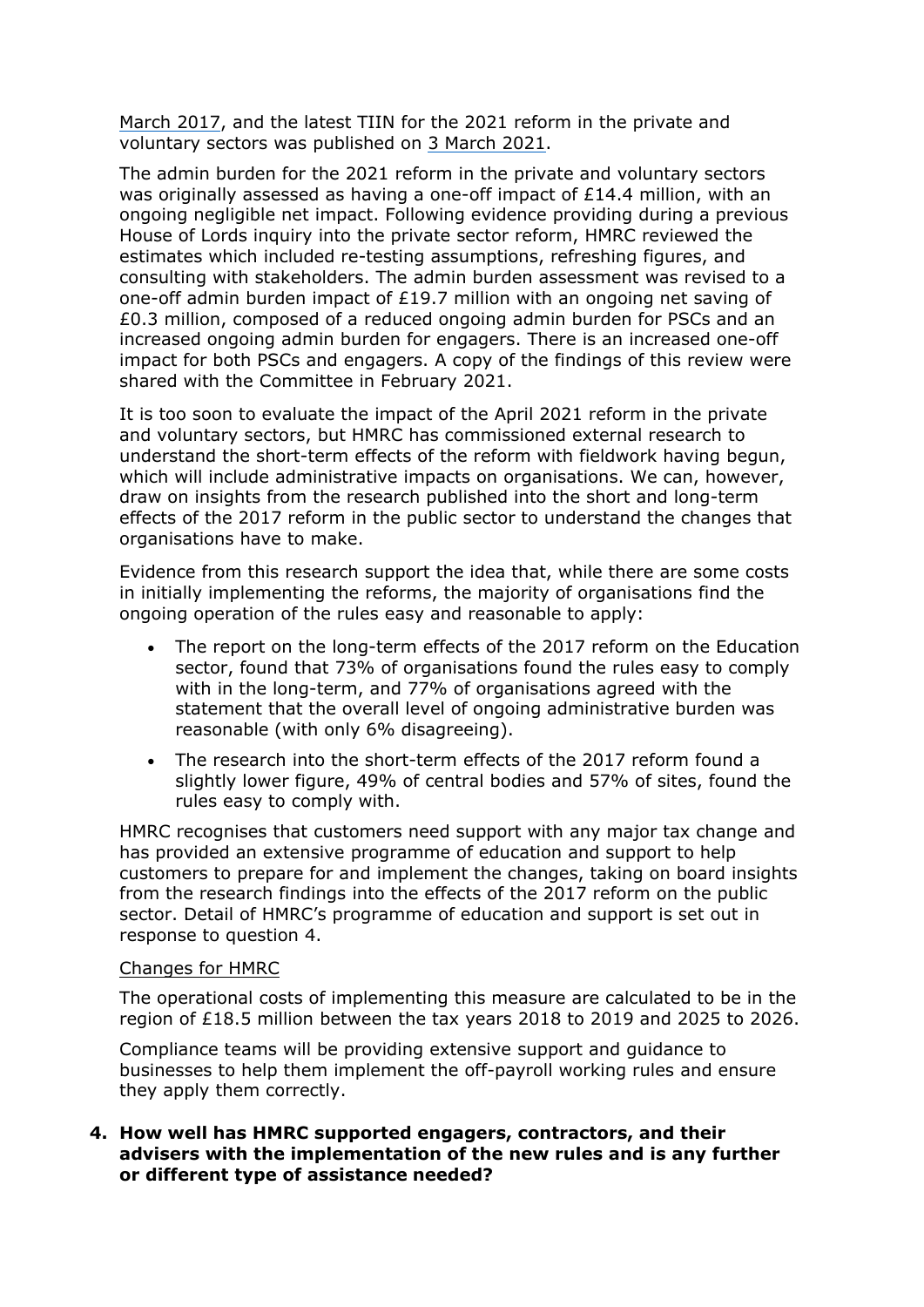Ahead of the 2021 off-payroll reform, HMRC provided a detailed programme of education and support for customers affected by the changes. This started ahead of the planned implementation date of April 2020 and has continued after the changes came into effect in April 2021.

The Government's decision to delay the reforms to 2021 due to the pandemic meant HMRC used the additional time between April 2020 and April 2021 to provide additional support for customers to prepare for and comply with the reforms.

The education and support provided took a multi-channel approach and included:

- direct communications with organisations through over 100,000 emails, letters and messages through payroll systems, along with 949 calls with the largest businesses,
- providing 57 webinars supporting all affected organisations and contractors,
- working with specific sectors to identify any areas of difficulty and by providing more targeted support, including 30 workshops, sector specific factsheets and through representative/industry bodies,
- providing additional support to contractors through tailored factsheets and working with stakeholders to reach those who may not have initially been aware they were in scope of the changes, and
- continuing to enhance the information [published](https://www.gov.uk/topic/business-tax/ir35) [on](https://www.gov.uk/topic/business-tax/ir35) [GOV.UK.](https://www.gov.uk/topic/business-tax/ir35) [A](https://www.gov.uk/topic/business-tax/ir35)dditional communications material for customer[s](https://www.gov.uk/government/publications/off-payroll-working-rules-communication-resources) [can](https://www.gov.uk/government/publications/off-payroll-working-rules-communication-resources) [be](https://www.gov.uk/government/publications/off-payroll-working-rules-communication-resources) [found](https://www.gov.uk/government/publications/off-payroll-working-rules-communication-resources) [here.](https://www.gov.uk/government/publications/off-payroll-working-rules-communication-resources) HMRC's most visited guidance page received over 150,000 visits during March and the start of April 2021 suggesting that customers were taking active steps to comply with the changes.

HMRC's approach to education activity was in addition to our engagement with stakeholders, which focused on several areas:

- Working closely with the IR35 forum, a group of industry representative formed to advise on the administration of IR35 policy in practice by acting as a consultative body. The forum has provided valuable insight into products to help ensure these were well understood by customers and acted as a channel to cascade information to its members.
- Working with external stakeholders, including stakeholder forums and representative bodies, to promote the understanding of the rules. This included working closely with the tax advisory services and other representative groups to provide effective education and support and working with these organisations to channel information to their memberships.

While HMRC's general awareness-raising communications campaign wound down over summer 2021,

HMRC is continuing to provide customers with support on specific sectors or issues identified where support is needed, and is promoting this through wider communication activity. For example, HMRC will be delivering a new webinar on three dates in November 2021 on contracted-out services (an area of crosssector stakeholder interest).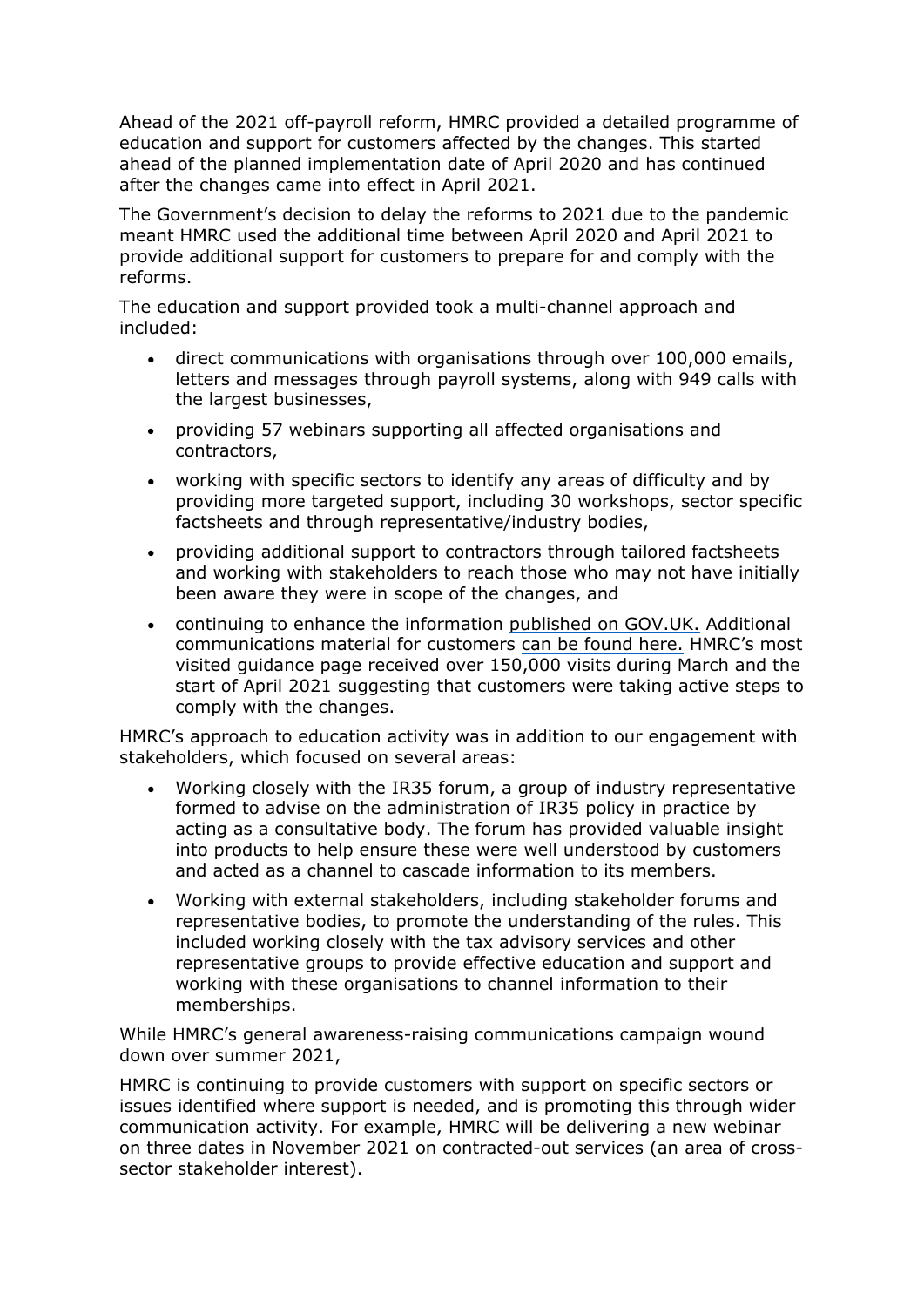#### **5. To what extent has the introduction of the new rules generated disputes between engagers and contractors concerning the status of contractors** *vis à vis* **the rules and how successfully or otherwise have these been resolved?**

It is too soon to have evaluated the impact of the April 2021 reform in the private and voluntary sectors, but HMRC has commissioned external research to understand the short-term effects which will include findings on disputes.

However, insights can be drawn from the research published into the short and long-term effects of the 2017 reform in the public sector. This research found some evidence of disputes occurring, and an indication that disputes may become less common over time.

The report on:

- the short-term effects of the 2017 reform on all public authorities found some organisations had experienced disputes with contractors or agencies; 46% of central bodies and 31% of sites.
- the long-term effects of the 2017 reform on the Education sector found that 18% of education sites had experienced disputes with contractors or agencies, having fallen from 22% of education sector sites in the research into the short-term effects. The number of participants included within the March 2021 research publication was reduced to help organisations, primarily the NHS, deal with the impact of the coronavirus pandemic. Further research will be published in due course which will provide more insight into whether disputes decline over time.

The committee may be interested in a number of changes that have occurred to disputes within the off-payroll working rules, and the guidance provided to customers, since the 2017 reform was introduced which may impact the number of disputes or how they are dealt with:

- The off-payroll working reform in 2021 introduced the client-led disagreement process, which formalised the process by which a worker can dispute their status determination with their client. This allows the worker or the deemed employer to submit representations stating that the client's determination is incorrect. The client is then required to consider these representations and respond within 45 days of receipt. Failure to do so will result in the client becoming responsible for operating PAYE on the deemed direct payments until they have complied with the legal duty.
- HMRC's recent education and support programme provided a significant amount of material to help clients to make the correct determinations. This included two different topic-based webinars on making determinations and on CEST, as well as answering live questions from clients in webinars and workshops. HMRC also provided specific support for contractors to help them understand what the reform meant for them, and how they should dispute any decisions they disagreed with.
- **6. What behavioural effects have resulted from the introduction of the new rules in the private sector in terms of the arrangements adopted in hiring contractors?**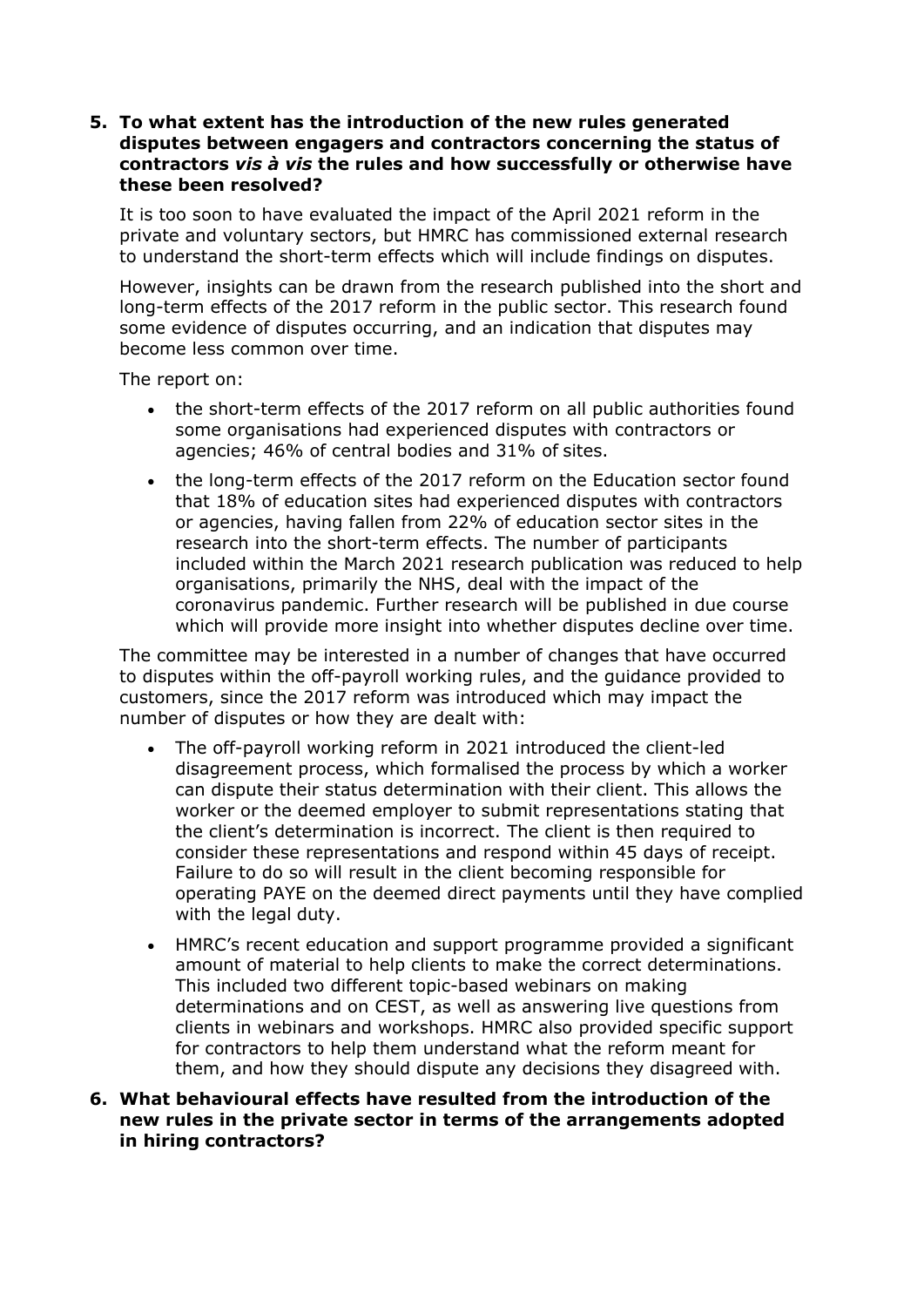The reforms into off-payroll working have not introduced a new tax liability but instead have been designed to ensure that rules, that have been in place since 2000, are complied with. The reform has shifted the responsibility for assessing whether the rules apply from the workers' PSCs to the medium- and large-sized organisations that engage them.

While the reform does not prevent workers from being able to work through their own company, the Government recognises that a consequence of the reform might be for organisations and contractors to reconsider how they work together, and that some contractors may change the way they provide services. These are commercial decisions to be made by organisations and contractors, and in many cases are likely to be driven by a wide range of factors. HMRC recognises and expects that, following the off-payroll reforms, some contractors will have moved into permanent roles, or onto the payroll of an agency or umbrella company.

It is too soon to have evaluated the April 2021 reform in the private and voluntary sectors; however, HMRC has commissioned external research which will include impacts on the workforce and labour market. While not necessarily representative of the private sector, HMRC does have insights from research into the effects of the 2017 reform in the public sector on workforce changes following the off-payroll working rules reform. These are broadly in line with HMRC's expectations, with evidence suggesting that the overall demand and supply of contractors following the reforms remains broadly stable in the short and long term, with some evidence of contractors changing the way they provide services, moving from working through their own company to other structures:

- The findings from the research into the long-term effects of the 2017 reform on the Education sector found that only 4% of sites who engaged contractors before and after the reforms reported a decrease in the use of off-payroll contractors, and only 8% reported a decrease in the use of PSCs specifically. The median number of contractors overall, and PSCs specifically, in March 2020 compared to March 2017 had increased.
- The short-term effects of the 2017 reform on all public authorities found a higher number of organisations reported a decrease in the use of offpayroll contractors and PSCs specifically:
	- $\circ$  39% of central bodies and 50% of sites reported a decrease in the use of off-payroll contractors. However, the scale of change for most organisations was unsubstantial, with the median change in the total number of contractors being zero for central bodies, and one fewer contractors for sites; and,
	- $\circ$  36% of central bodies and 28% of sites reported a decrease in the use of PSCs specifically, with the median change in the number of PSCs being one fewer for central bodies, and zero change for sites.
- Looking at changes to umbrella companies specifically, both reports into the 2017 reform found limited change in the use of contractors via umbrella companies. The report into the long-term effects of the 2017 reform on the education sector found only 2% of organisations used umbrella companies, and 98% reported no change in their use. The report into the short-term effects of the 2017 reform found a slightly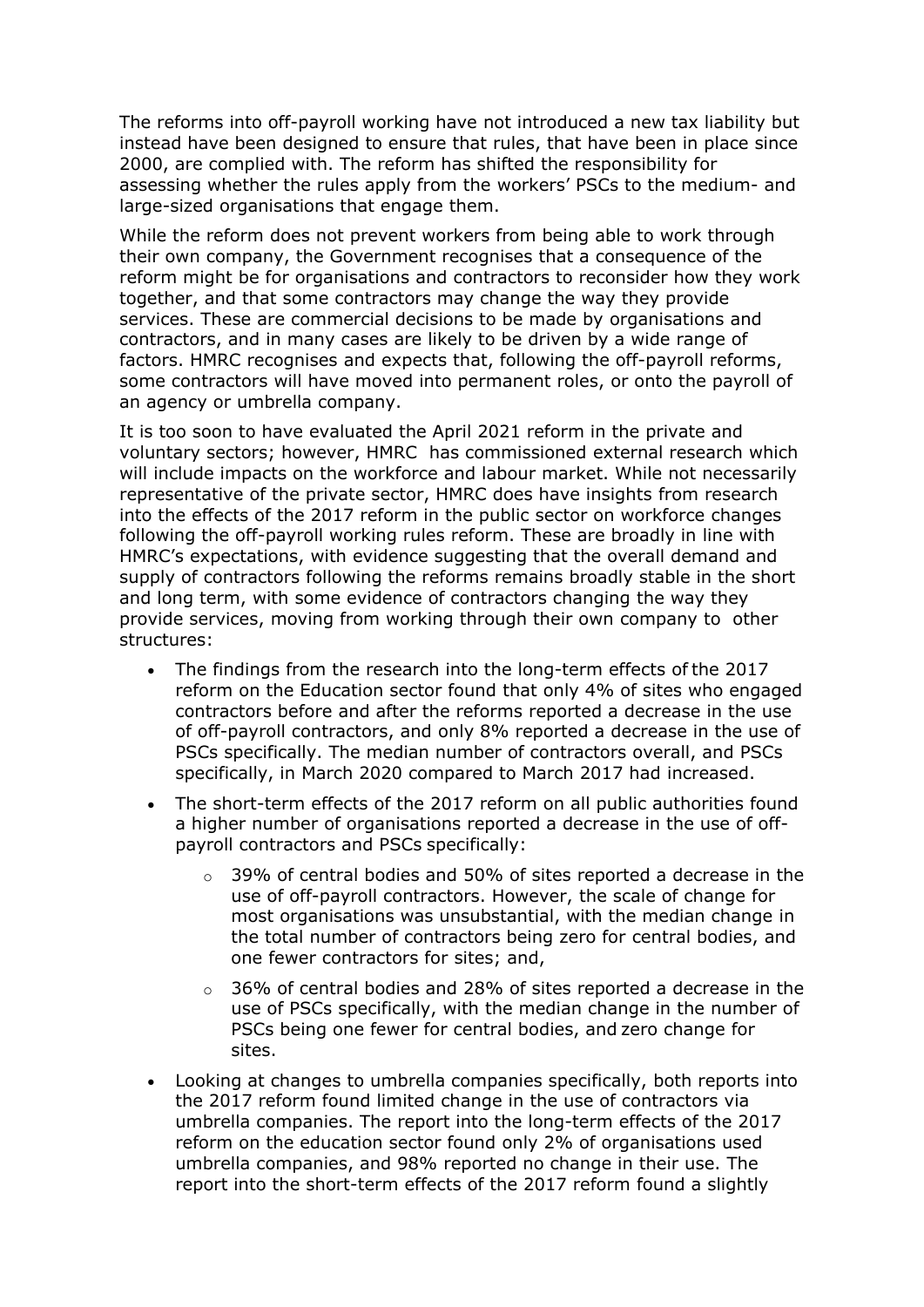higher 11% of central bodies and 6% of sites had increased their use of umbrella companies. However, the qualitative parts of the research reports published, including the research with employment agencies, have provided examples of contractors moving away from being engaged via PSCs to being engaged through other structures, including umbrella companies and on the payroll of agencies.

HMRC recognised that contractors may be changing the way they work and have run a pro-active communications campaign to raise awareness of the reforms among contractors, including highlighting things contractors should consider if they are changing the way they work. This has included publishing [blogs](https://spark.adobe.com/page/aBjqfEnzDfzmp/) [on](https://spark.adobe.com/page/aBjqfEnzDfzmp/) [social](https://spark.adobe.com/page/aBjqfEnzDfzmp/) [media](https://spark.adobe.com/page/aBjqfEnzDfzmp/) [for](https://spark.adobe.com/page/aBjqfEnzDfzmp/) [contractors](https://spark.adobe.com/page/aBjqfEnzDfzmp/) [changing](https://spark.adobe.com/page/aBjqfEnzDfzmp/) [the](https://spark.adobe.com/page/aBjqfEnzDfzmp/) [way](https://spark.adobe.com/page/aBjqfEnzDfzmp/) [they](https://spark.adobe.com/page/aBjqfEnzDfzmp/) [work,](https://spark.adobe.com/page/aBjqfEnzDfzmp/) [guidance](https://www.gov.uk/guidance/working-through-an-umbrella-company) [on](https://www.gov.uk/guidance/working-through-an-umbrella-company) [working](https://www.gov.uk/guidance/working-through-an-umbrella-company) [through](https://www.gov.uk/guidance/working-through-an-umbrella-company) [an](https://www.gov.uk/guidance/working-through-an-umbrella-company) [umbrella](https://www.gov.uk/guidance/working-through-an-umbrella-company) [company,](https://www.gov.uk/guidance/working-through-an-umbrella-company) [guidance](https://www.gov.uk/guidance/mini-umbrella-company-fraud) [on](https://www.gov.uk/guidance/mini-umbrella-company-fraud) [mini](https://www.gov.uk/guidance/mini-umbrella-company-fraud) [umbrella](https://www.gov.uk/guidance/mini-umbrella-company-fraud) [company](https://www.gov.uk/guidance/mini-umbrella-company-fraud) [fraud,](https://www.gov.uk/guidance/mini-umbrella-company-fraud) [a](https://www.gov.uk/guidance/mini-umbrella-company-fraud)nd signposting HMRC's [campaign](https://taxavoidanceexplained.campaign.gov.uk/?utm_source=govuk_case&utm_medium=refferal&utm_campaign=upstream_) [on](https://taxavoidanceexplained.campaign.gov.uk/?utm_source=govuk_case&utm_medium=refferal&utm_campaign=upstream_) [tax](https://taxavoidanceexplained.campaign.gov.uk/?utm_source=govuk_case&utm_medium=refferal&utm_campaign=upstream_) [avoidance](https://taxavoidanceexplained.campaign.gov.uk/?utm_source=govuk_case&utm_medium=refferal&utm_campaign=upstream_) [a](https://taxavoidanceexplained.campaign.gov.uk/?utm_source=govuk_case&utm_medium=refferal&utm_campaign=upstream_)nd its guidance on spotting tax avoidance, with recently published guidance [on](https://www.gov.uk/guidance/agencies-and-other-businesses-using-umbrella-companies-who-may-be-operating-avoidance-schemes) [GOV.UK.](https://www.gov.uk/guidance/agencies-and-other-businesses-using-umbrella-companies-who-may-be-operating-avoidance-schemes)

## **7. The Government is proposing a new employment body with powers to enforce employment rights, including for those engaged by agencies and umbrella companies. How effective do you think such a body will be in ensuring workers, particularly the lower paid, are treated fairly**

In the United Kingdom, the vast majority of employment rights are individually enforced through employment tribunals. The state takes a role in protecting the rights of certain, particularly vulnerable, workers. The three main employment rights enforcement bodies are:

- The Employment Agency Standards Inspectorate (EAS) a part of the Department for Business, Energy and Industrial Strategy – which regulates employment agencies and employment businesses and protects agency workers.
- National Minimum Wage (NMW) / National Living Wage (NLW) enforcement – part of HMRC – which ensures the lowest paid are paid NMW/NLW.
- The Gangmasters and Labour Abuse Authority (GLAA) a nondepartmental public body of the Home Office – which regulates labour providers in the agriculture and fresh food supply chain and protects victims of modern slavery.

The Government also has a strong track record in enforcing employment rights for the low paid. Since 2015 the Government has doubled the budget for the enforcement of the National Living Wage and National Minimum Wage and has ordered employers to repay £100 million to 1 million workers who had been underpaid the minimum wage.

On agency workers specifically, the Employment Agency Standards (EAS) Inspectorate has an established track record of protecting work seekers and continually seeks to increase awareness with work-seekers of their rights. The Government has increased transparency for agency workers through the introduction of key information documents in April 2020, which are given to all new agency workers to offer clarity around how they will be engaged, including details of remuneration.

The Government has also banned the use of 'Swedish Derogation' contracts from 6 April 2020, meaning agency workers are no longer able to opt out of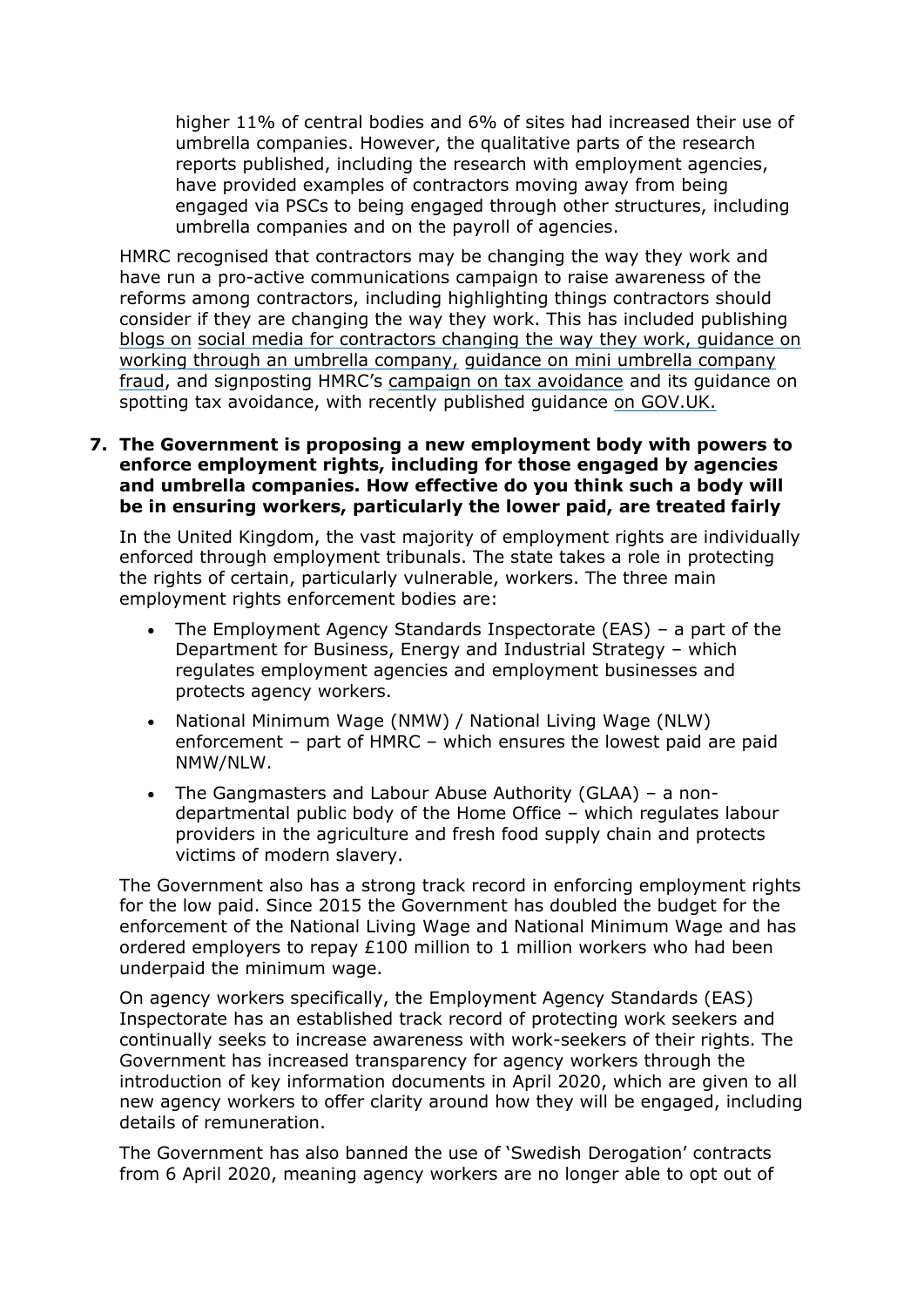equal pay entitlement after 12 weeks in the same role with the same hirer. EAS has a strong track record in securing work-seekers statutory rights, including securing payments of monies owed to work seekers of over £1.6 million between 2008 and 2020. EAS also works with the recruitment sector directly to support regulatory compliance and industry best practice, and regularly delivers free webinars and offers support for business to support regulatory improvement.

Further background on state enforcement of employment rights, including for agencies workers, can be found in this [consultation](https://www.gov.uk/government/consultations/good-work-plan-establishing-a-new-single-enforcement-body-for-employment-rights) [response.](https://www.gov.uk/government/consultations/good-work-plan-establishing-a-new-single-enforcement-body-for-employment-rights)

#### Plans for a single enforcement body for employment rights

While the existing employment rights enforcement bodies do important and effective work to protect vulnerable workers, fragmentation across several bodies can be a difficult landscape for workers and employers to navigate.

The position of Director for Labour Market Enforcement was created to help set a strategic direction for the three bodies and a more joined up approach. Creating a single enforcement body for employment rights will build on this work by merging the three bodies into a single organisation and extending state enforcement to other employment rights.

The main benefits of a single enforcement body will be:

- extended state enforcement to include holiday pay for vulnerable workers, umbrella companies in the agency worker supply chain, and statutory sick pay
- a strong, recognisable single brand so individuals know where to go for help and how to raise a complaint
- better support for businesses who want to comply with the rules
- coordinated enforcement action, with new powers and sanctions to tackle the spectrum of non- compliance
- pooled intelligence and more flexible resourcing
- closer working with other enforcement partners

This new body will help the country build back better by taking a smarter approach to the enforcement of employment law. It will make it easier for the vast majority of responsible businesses to comply with the rules, whilst ensuring a level playing field through effective enforcement against those who cut corners and exploit workers.

The body will support businesses to do the right thing for their employees by providing guidance on their obligations to staff. Meanwhile, increased enforcement will make sure good businesses aren't undercut by unscrupulous rival employers who aren't paying or treating their workers correctly.

## **8. How successful will the draft Finance Bill proposals for earlier publication of information about promoters and avoidance schemes be in protecting individuals from being drawn into such schemes?**

The Government is committed to tackling promotors of avoidance schemes, and legislated in the Finance Act 2021 to enhance HMRC's existing antiavoidance regimes to enable HMRC to take quicker action against promoters,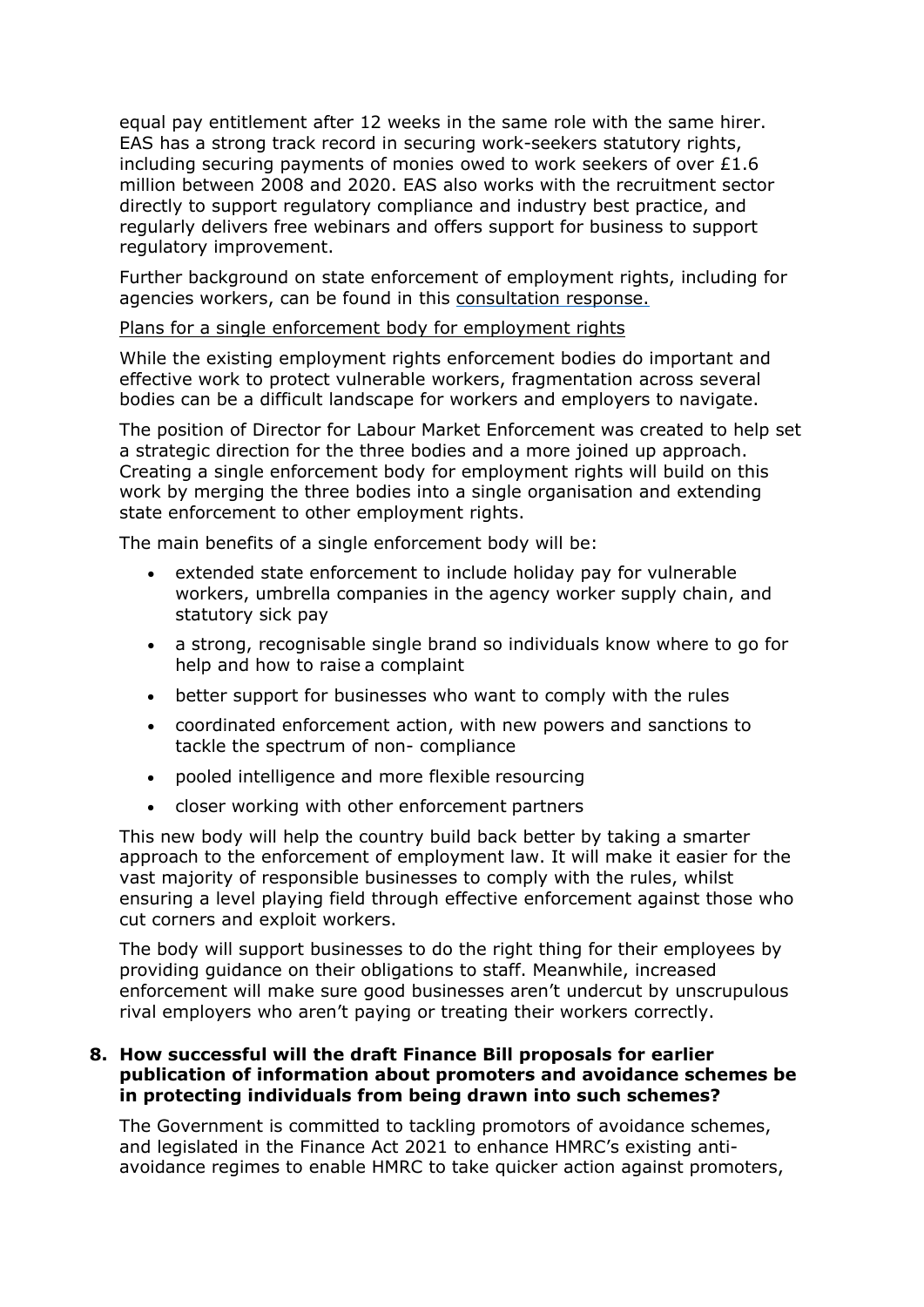including publishing information more quickly. The Government has also consulted on and will be legislating in Finance Bill 2021-22 a further package of measures to build on these changes, to ensure promoters face the consequences of their actions more promptly.

The proposed changes will support taxpayers to leave tax avoidance schemes they have entered and will deter others from getting involved in these arrangements in the first place. As set out in our promoter strategy, published last year, reducing the demand for the promoters' products is a key element of undermining their business model.

These changes will allow HMRC to share at an earlier stage more information than is currently possible with taxpayers about promoters and avoidance schemes. The proposal was given broad support when HMRC consulted on it this year. Many respondents felt that providing potential scheme users with more information and earlier than is currently possible would assist taxpayers in being able to avoid entering into these schemes in the first instance.

Respondents to the consultation also highlighted the need for HMRC to proactively publicise the list of promoters and schemes to ensure that it reaches as many interested parties as possible. HMRC agree with this, and are exploring how best to target this information to those who are in schemes or are potentially at risk of entering into schemes. HMRC are also considering how best to ensure that this information is integrated with existing communications products such as existing naming measures and Spotlights publications.

These changes are a key part of a wider approach to ensure taxpayers understand the risks of entering or staying in avoidance. The approach includes:

- An education [campaign,](https://taxavoidanceexplained.campaign.gov.uk/?utm_source=govuk_case&utm_medium=refferal&utm_campaign=upstream_) launched in November 2020, highlighting how to spot avoidance schemes, what the risks are to them, how to report schemes and promoters to HMRC, and where they can find more information to make informed choices. This is aimed at taxpayers who are likely to be targeted by promoters.
- Contacting customers quickly when HMRC systems show they might have joined

an avoidance scheme. Since April 2020, HMRC has written to around 33,000 taxpayers and are now writing to taxpayers suspected of having entered avoidance schemes within a few weeks of spotting their involvement. The aim of this is to help them move out of their avoidance schemes before they build up large tax bills.

 Providing greater information about suspected avoidance schemes and promoters and challenging misleading information by promoters. The changes included in the Finance Bill, together with other provisions, including those enacted in Finance Act 2021, enhance HMRC's ability to provide information that will help taxpayers understand the risks of what they are being offered or have already joined. They also enable HMRC to provide this information more quickly.

In more detail, the Finance Bill 21-22 changes will enable HMRC to provide any information it considers appropriate to inform taxpayers of the risk, such as:

actions HMRC are taking under the anti-avoidance rules, including,